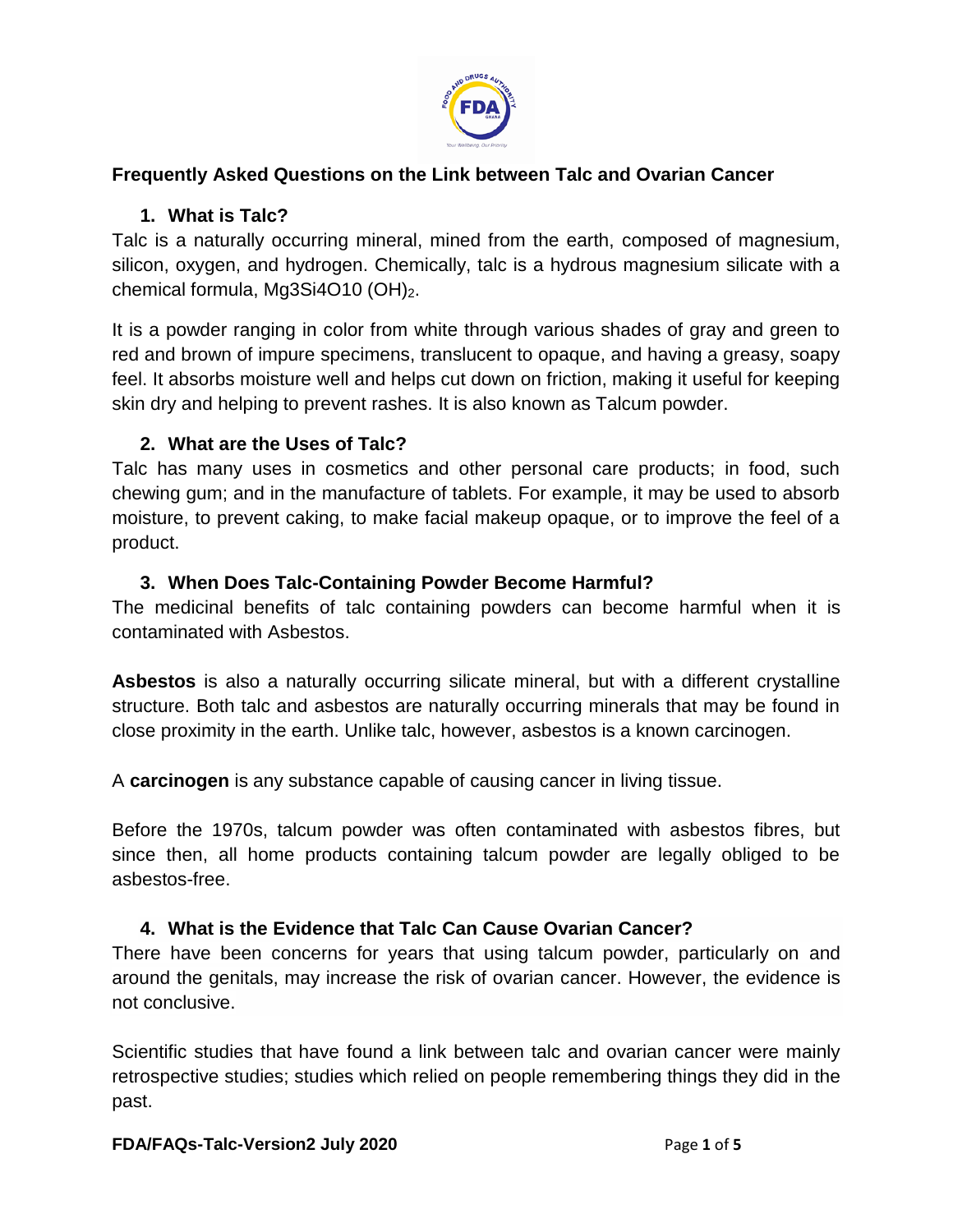

Some of the major weaknesses of these studies are; people may not accurately remember how much talc they used in the past, and women with ovarian cancer may be more likely to remember using talc than women who don't have cancer (known as recall bias).

Scientists can avoid these weaknesses by using studies that start with a group of healthy women and follow them up over time, to see if those who use talc on the genital areas go on to develop ovarian cancer in the future (prospective studies).

So far, there has only been one of these studies looking at talc and ovarian cancer – and it did not find a link with ovarian cancers overall.

Current scientific evidence available and a recent scientific study published in the peerreviewed Journal of the American Medical Association in January 2020 which reviewed over 250,000 women, from four large studies, including questioning and follow up for an average of 11 years found that women who used talc in the venereal regions were not at higher risk of ovarian cancer than those who did not.

# **5. How Could Talc Cause Cancer?**

Some scientists have suggested that talc particles could travel to the ovaries, irritate them and cause inflammation. Low-level, long-term inflammation may increase the risk of some types of cancer, but so far, it does not look like using anti-inflammatory drugs can reduce the risk of ovarian cancer. Also, the evidence around whether talc could travel in this way is weak.

# **6. What are the Risk Factors for Ovarian cancer?**

The risk of developing ovarian cancer is affected by a number of factors as with most cancers.

First of all, the risk of ovarian cancer increases with age.

Secondly, women with a family history of breast or ovarian cancer may also be more likely to develop ovarian cancer.

Thirdly, childbearing and hormones are also believed to play a role in the development of ovarian cancer. The more children a woman has the lower the risk of developing ovarian cancer.

Fourthly, taking hormonal medications, such as the Oral Contraceptive Pill (OCP) or Hormone Replacement Therapy (HRT), can also increase the risk.

Lastly, smoking also increases the risk of ovarian cancer.

**FDA/FAQs-Talc-Version2 July 2020** Page **2** of **5**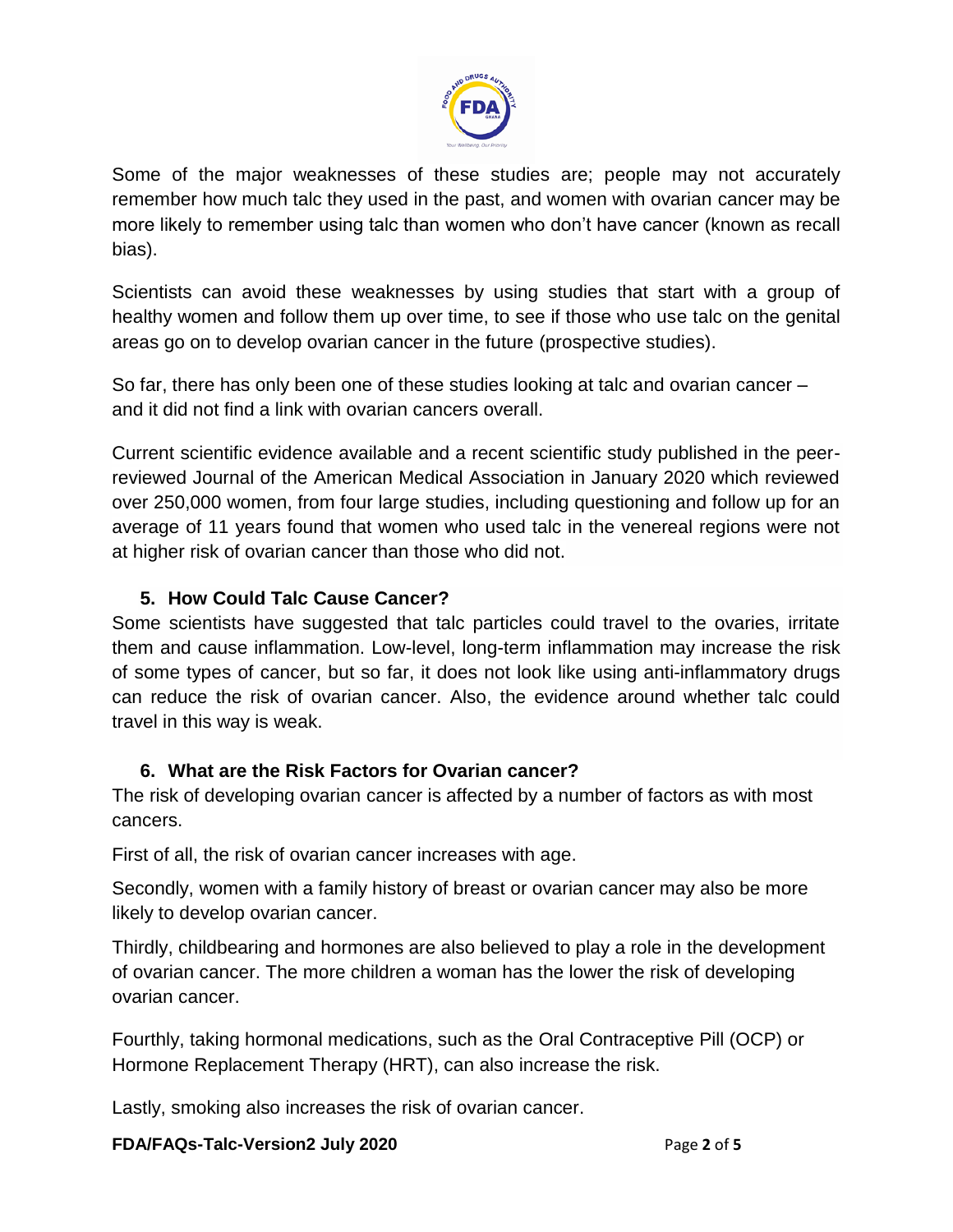

# **7. Are there Talc-Containing Powders on the Ghanaian Market?**

Talc-containing powders have been registered by the Food and Drugs Authority.

## **8. What is the FDA Doing to regulate Talc-containing Powders?**

The FDA has taken a number of steps including stringent evaluation of the documentation submitted for registration of talc-containing powders to ensure that talc used in these products are certified as asbestos-free and rigorous Quality Control Laboratory analysis to ensure that the powders presented for registration do not contain asbestos.

Marketing surveillance of registered products is also carried out to verify that talccontaining powders being marketed continue to be free of asbestos.

Additionally, the FDA has since 2018 increased its regulatory activities and put in appropriate measures to ensure public safety in the use of all cosmetic products containing talcum powder.

#### **9. Has any Regulatory Authority Banned Talc-Containing Powders?**

**No**, at the moment no regulatory authority has banned talc-containing powders, below is the list of actions taken by countries.

- i. **Association of Southeast Asian Nations (ASEAN)**: Issued an Advisory Statement which allowed talc to be used in cosmetic products but should be free of asbestos. The ASEAN Cosmetic Scientific Body indicated that the available evidence assessed globally was inconclusive to establish a link between talc and ovarian cancer. It however, advised that talc-containing powders should be labelled 'Keep powder away from children's nose and mouth' to avoid inhalation,
- ii. **Canada**: The Canadian regulatory agency, Health Canada, carried out a screening assessment on oral and dermal exposures to talc in 2018 but did not identify any human health risks of these exposures.
- iii. **United States of America**: Specific batches of talc-containing cosmetic products were voluntarily recalled in 2019 by the manufacturers and the US Food and Drugs Administration (US FDA) warned consumers not to use the underlisted batches because survey found the batches tested positive for asbestos: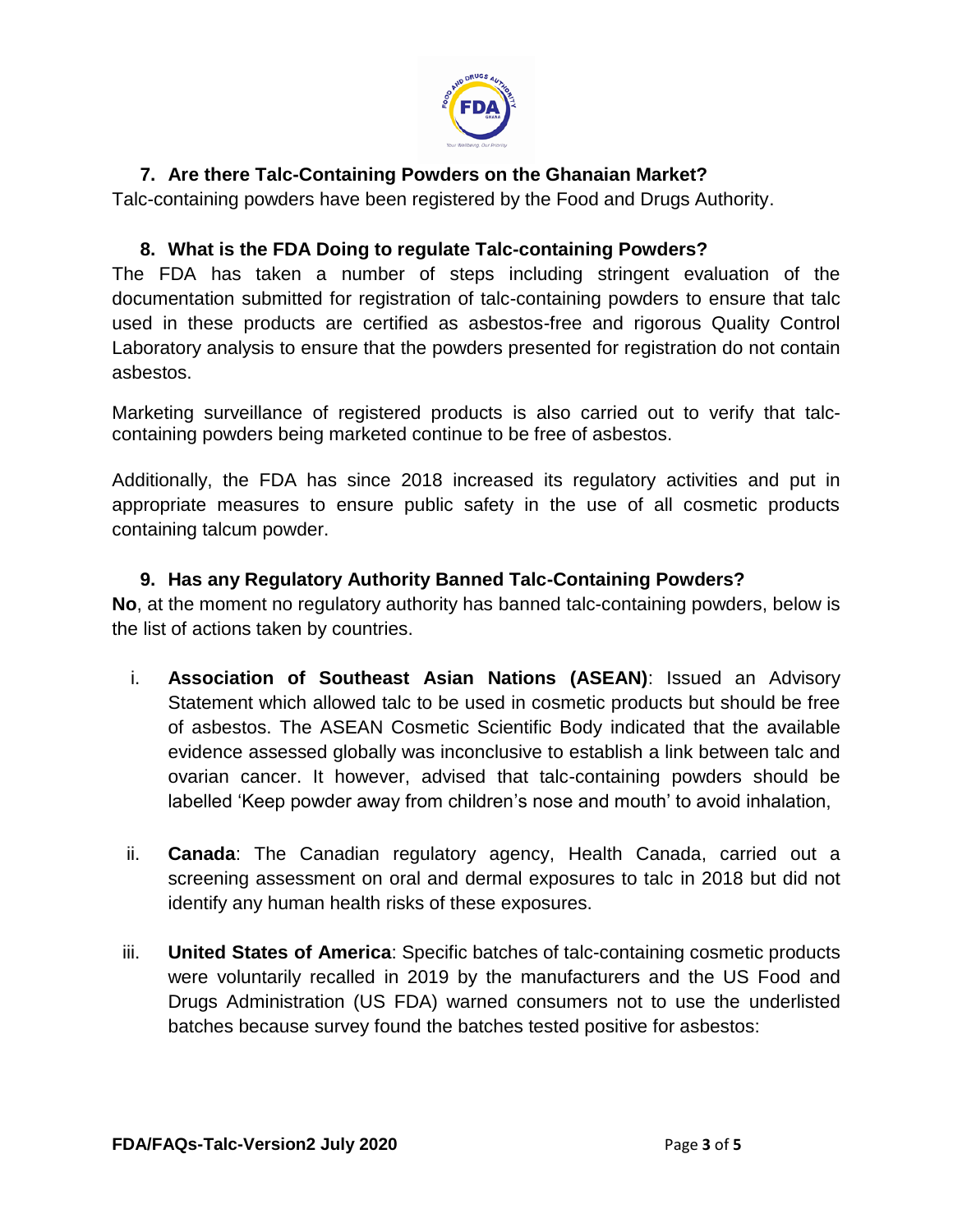

- Johnson and Johnson: Johnson's Baby Powder (Lot #22318RB)
- Beauty Plus Global: City Color Collection Matte Blush (Fuchsia) and City Color Cosmetics Timeless Beauty Palette
- Beauty Plus Global and Claire's Stores, Inc.: Beauty Plus Global Contour Effects Palette 2 and Claire's JoJo Siwa Makeup Set.
- Claire's cosmetic products: Claire's Eye Shadows, Claire's Compact Powder, Claire's Contour Palette

Additionally, Johnson & Johnson Consumer Health announced in May 2020 that it will discontinue marketing talc-based Johnson's Baby Powder in U.S. and Canada due to decreasing consumer demand for this product when available stocks are exhausted. The company will however, continue to market the product in other markets around the world.

iv. **European Union**: There is no restriction on the use of talc in cosmetics products in the European Union, however, the Commission Regulation (EC) No 1223/2009 on cosmetic products (entry 59 of Annex III to the Cosmetics Regulation) requires that talc-containing powders to be used in children less than three years should bear the warning 'Keep powder away from children's nose and mouth'.

## **10.What should Women Do?**

Women who are concerned about the risk of ovarian cancer with the use of Talccontaining powders should talk to their healthcare professional or contact the FDA on any of the contacts below:

| Tel      | : 0299802933/054646971 |           | WhatsApp : 0206973065 |
|----------|------------------------|-----------|-----------------------|
| Email    | fda@fda.gov.gh         | Instagram | : fdaghana            |
| Facebook | : fdaghana             | Twitter   | : fdaghana            |

If you think you might have any of the risk factors for ovarian cancer as outlined in **6**  above, it is a good idea to talk to your Doctor.

Additionally, women concerned about the risk of ovarian cancer with the use of talccontaining powders should check product labels for talc and choose talc-free alternatives and there is no need to use powder in the vulva for hygiene reasons.